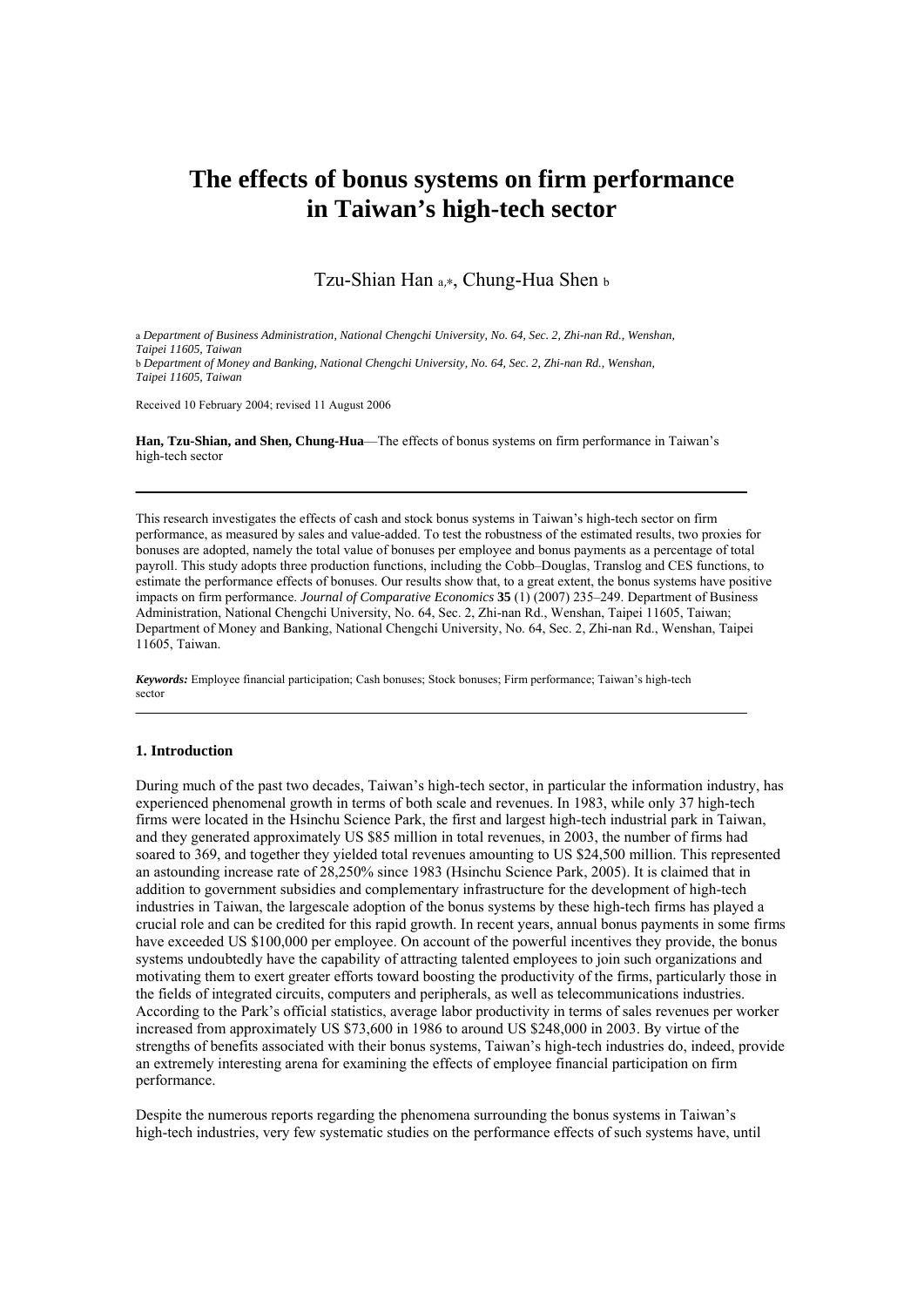now, been conducted. Theoretical works have presented two conflicting perspectives on the performance effects of employee financial participation (Alchian and Demsetz, 1972; Putterman, 1982). To resolve the controversial nature of the issue, it is necessary to take into account the extent of employee financial participation in greater detail as well as the implications for employee motivation and performance. Although empirical studies on productivity effects have also generated inconclusive results (Blasi et al., 1996; Kruse, 1993), this may have been associated with problems pertaining to measurements in many empirical studies that have used dummy variables to measure employee financial participation as opposed to the extent of the financial participation. Important to note is that some studies have, nevertheless, shown that diverse forms of employee participation may result in different outcomes (Ben-Ner et al., 1996; Cotton et al., 1988). Using this dichotomous variable may, in reality, overlook the diversity and extent of different employee financial participation schemes and their true effects on firm performance. In addition, studies using cross-sectional data may give rise to biases in the estimations of the performance effects of employee financial participation due to the problem of endogeneity and the fixed effects of the firm.

In an effort to more thoroughly examine the effects of bonuses on firm performance, this study uses the monetary amount and the extent of bonuses as the measures of employee financial participation. To do so, it is based on a longitudinal data of publicly-held firms in Taiwan's high-tech sector.

This study makes contributions to the extant field of research in two ways. The first is that it examines the performance effects of bonuses in Taiwan's high-tech sector, an area which has, until now, only received scant attention. Taiwan's high-tech firms provide an interesting arena for examining the performance effects of employee financial participation owing to the unique features of the bonus systems practiced by these high-tech firms. Secondly, it departs from traditional tests because rather than use a dichotomous variable, we employ more refined measures of bonuses in the context of a longitudinal design, all in an attempt to attenuate the methodological problems referred to above.

This paper is organized as follows. The next section highlights the uniqueness of the bonus systems in Taiwan's high-tech sector by comparing and contrasting them with employee financial participation schemes in US-type employee stock ownership plans (ESOPs). Then, we discuss the theoretical predictions of the bonus systems in Taiwan's high-tech firms in light of their unique features. The final section of this paper presents the empirical results of our study and the conclusions we draw.

## **2. Features of bonuses in Taiwan's high-tech sector**

Since the early 1980s, the practice of giving bonuses has been widely adopted by high-tech firms in Taiwan. In the broadest sense, they take on three major forms, namely cash bonuses, stock bonuses and combination plans. Table 1 shows the incidence of adopting bonus systems in Taiwan's economy during the 1989–2000 period. The statistics make it clear that the number of stock bonuses and, to a lesser degree, the number of combination plans increased dramatically during that period. It should be noted, however, that these statistics were collected by the government agency in charge of labor affairs, and in Taiwan, it is not uncommon for governmental statistics to present somewhat of a conservative picture of such phenomena due to the incomplete sampling of establishments under the jurisdiction of the Fair Labor Standard Law. Thus, we firmly take the view that these statistics actually underestimate the number of firms which have adopted bonus systems.

In recent years, the value of bonuses oftentimes represents a large share of the total after-tax revenues of all publicly-held firms listed on Taiwan's Stock Market Exchange. Take 2001 as our example, when the total value of bonuses in publicly-traded firms approximated US \$2 billion which represented 74.6% of the total revenues of all firms after taxes. In practice, companies adopting cash bonus plans typically share a small portion, say 1–15 percent, of their profits with their employees on an annual basis. The amount of the cash bonuses that an employee receives is commonly based on his or her pay grade, seniority, position, and individual performance rating. In that there is no tax advantage for companies to adopt a cash bonus scheme in Taiwan, only a minority of them offer cash bonuses. On the other side of the coin, however, an increasing number of high-tech firms in Taiwan have been adopting stock bonus plans as incentives which are based on a firm's profitability during the previous year. Some high-tech companies and their employees, in other words, have been sharing a significant portion of the companies' profits in the form of stocks in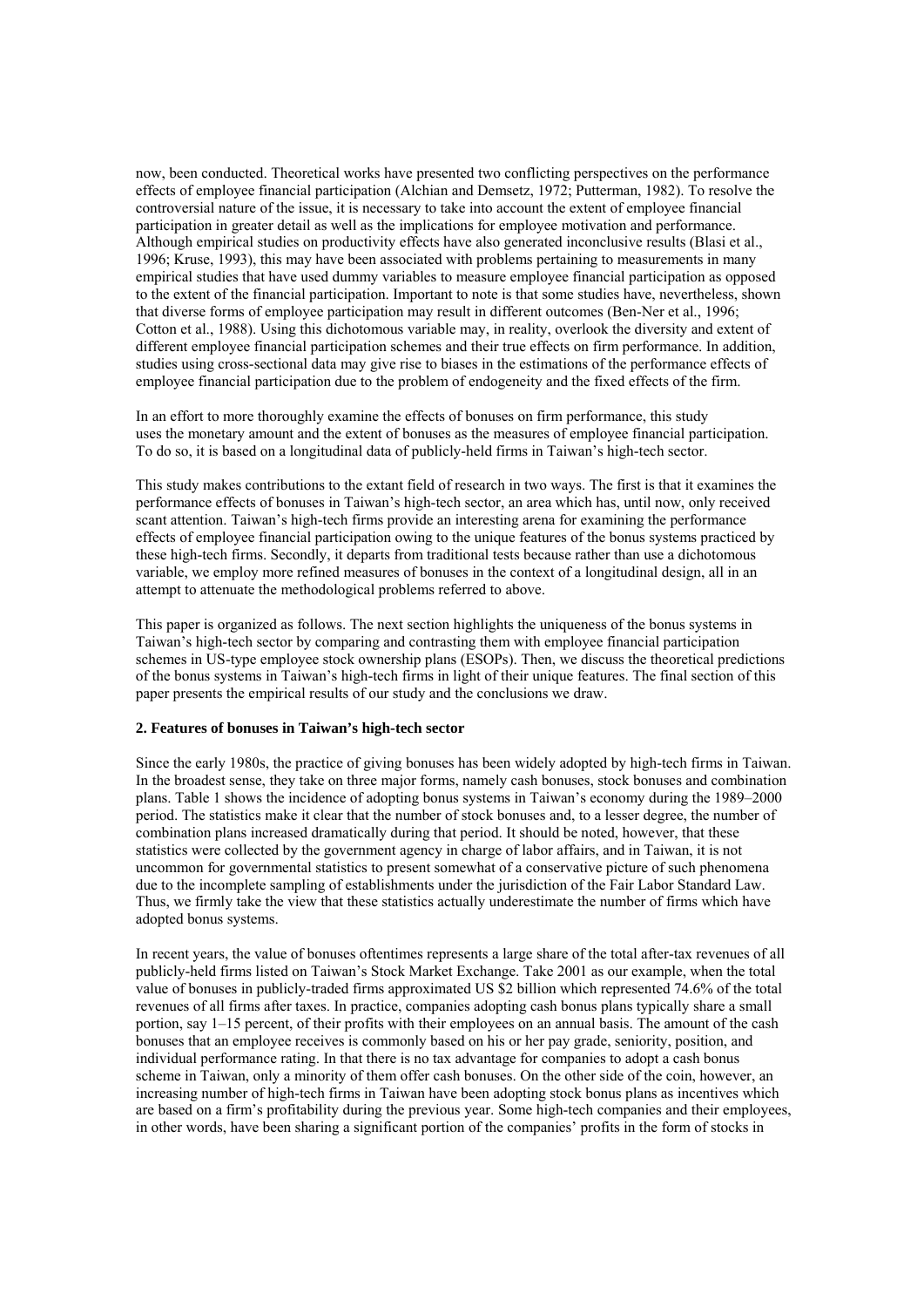recent years, and given the dramatic growth in this industrial sector, as a whole, the total value of stock bonuses in Taiwan's high-tech firms increased substantially from 1998 to 2002. In 2002, for instance, a firm primarily engaged in integrated circuit design shared a large portion of its stocks with its 248 employees, with each employee receiving stock worth NT \$25,150,000, approximately US \$739,706, in market value. It is unambiguous that these high-tech firms with substantive stock-sharing have undeniably certain distinct advantages when it comes to attracting and motivating talented job candidates from the market and retaining better personnel in the firm, all of which enhances the general efficiency of their business operations (Chen and Wang, 2001). In addition, the fact that many firms allow their employees to sell their stock bonuses immediately upon receiving them is, to many employees, most appealing (Cin et al., 2003).

| Cash bonuses | Stock bonuses | Combination plans |
|--------------|---------------|-------------------|
| 546          | 186           | NA                |
| 539          | 268           | 122               |
| 589          | 293           | 132               |
| 647          | 343           | 141               |
| 663          | 355           | 144               |
| 678          | 363           | 146               |
| 501          | 362           | 142               |
| 511          | 371           | 146               |
| 528          | 384           | 155               |
| 524          | 421           | 174               |
| 545          | 430           | 175               |
| 545          | 430           | 175               |
|              |               |                   |

Number of cash bonus and stock bonus plans in Taiwan (unit: establishments)

Table 1

Sources: Monthly Bulletin of Labor Statistics (1997, p. 50; 2000, pp. 58-59).

In essence and in practice, the bonus systems in Taiwan's high-tech sector share some similarities with American cash profit-sharing and ESOPs. This is especially the case in terms of the purpose of such schemes. Both incentive schemes purport to attract the talented people from outside, retain them in the firm, and eventually closely link their efforts and intelligence to the firm's overall performance. Additionally, both plans reward employees with cash bonuses and/or company stock provided that firm performance has been enhanced. Another similarity is that cash bonuses in Taiwan's high-tech sector are similar to cash profit-sharing in US firms.

The similarities aside, there do, of course, exist some important differences between US ESOPs and stock bonuses in Taiwan. First, US ESOPs are typically long-term incentives in that employees share in the long-term performance of a firm, this being in the form of stock ownership, such as broad-based stock option plans (Milkovich and Newman, 2002). Taiwan's stock bonuses, by contrast, are relatively short-term in nature because employees in many of Taiwan's high-tech firms are, in general, allowed to sell their shares immediately after receiving them and to reap the financial benefits whenever they wish. Second, US ESOPs tend to encourage employees to direct their efforts towards future performance, while Taiwan's stock bonuses reward employees retrospectively, based on the profitability of the preceding year. Third, under the US stock purchase plans, employees have to pay to purchase the company's stocks, whereas employees in Taiwan's high-tech firms usually obtain such stock bonuses without making any payment. Fourth, unlike in the US where stock ownership may be only a small part in the total compensation of an employee, in many cases in Taiwan, stock bonuses represent a very substantial portion of an employee's total annual compensation. The explanation for this is that the salary level in Taiwan's high-tech sector is relatively lower than that in subsidiaries of large US multinational corporations, like IBM and HP. Hence, many high-tech firms in Taiwan adopt this sharing scheme to make their total compensation package more competitive in the market, thereby putting them on equal footing in order to attract and retain better personnel. In particular, this sharing scheme works extremely well in firms with high profitability and stock prices. Thus, stock bonuses may, in a sense, serve as a high-power incentive in the eyes of employees, to use Oliver Williamson's term (Williamson, 1985). Given such unique features, it is interesting to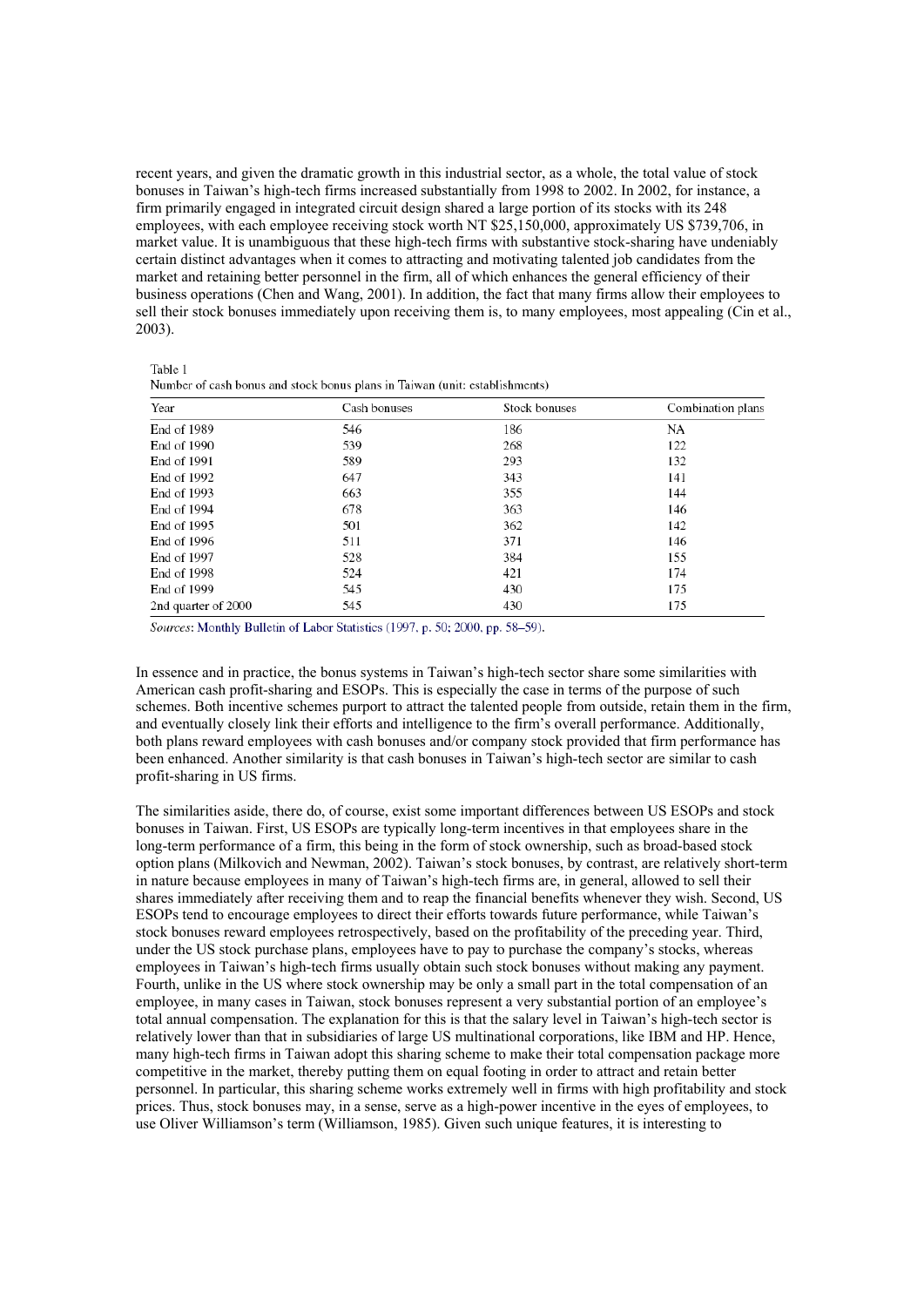investigate the effects of Taiwan's stock bonuses on firm performance.

## **3. Theory and evidence**

As mentioned above, in some aspects, the cash and stock bonus systems of Taiwan's high-tech firms resemble cash profit-sharing and ESOPs of the United States. Given such similarities, it is our belief that economic theories that predict the performance effects of profit sharing and ESOPs can be applied to explain the performance effects of cash and stock bonuses on Taiwan's high-tech firms. Economic theories have put forth two competing perspectives on the performance effects of profit sharing and ESOPs. On the one hand, some theories argue that profit sharing and employee stock ownership can enhance firm performance; while on the other hand, others contend that such incentives may actually be detrimental to firm performance (Alchian and Demsetz, 1972; Blasi et al., 1996; Bradley et al., 1991; FitzRoy and Kraft, 1986; Jensen and Meckling, 1979).

The theoretical rationale in favor of positive performance effects of bonuses can be explained in the following ways. First, it is argued that bonuses likely tend to induce employees to exert a greater effort or develop innovative ways to improve operational efficiency, thereby enhancing not just individual but also organizational performance (Ben-Ner and Jones, 1995; Blasi et al., 1996; Fakhfakh and Perotin, 2000). The rationale behind this argument is that the prospect of high future cash and/or stock bonuses which are dependent on a firm's profitability and stock prices motivates its employees to work harder and smarter (Bhargava, 1994; Kruse, 1993; Kumbhakar and Dunbar, 1993; Weitzman and Kruse, 1990). In particular, the motivational and performance effects can be large when these incentives are broad-based and when a firm shares a substantial amount of the profits in cash and/or in stocks with employees (Jones and Kato, 1995). Second, on account of their linkage to a firm's profitability, cash and stock bonuses can attenuate agency problems inherent in a fixed-wage employment contract and reduce the impact of any conflict of interests between the owner and employees (Blasi et al., 1996; Kruse, 1993).2 With this realignment of interests, it can be expected that employees become more committed to the firm's objectives and strive to accomplish its ultimate goals, perhaps the most notable of which is higher profitability since, in turn, this leads to higher cash and stock bonuses (Chen and Wang, 2001).

Third, when the payment of cash and stock bonuses is an 'add-on' portion of the total remuneration of an employee, this portion may have an 'efficiency-wage' effect that can reduce employees' shirking, decrease turnover problems, attract better qualified job applicants and foster increased reciprocity in social exchanges between the firm and its employees (Akerlof and Yellen, 1986; Yellen, 1984). Collectively, these benefits facilitate the accumulation of firm-specific human capital and organizational competencies, thus improving overall firm performance (Ben-Ner et al., 2000).

Fourth, providing cash and stock bonuses can create peer group pressure and motivate employees to monitor their co-workers in order to ensure that high performance standards across the firm are the rule (FitzRoy and Kraft, 1986; Kruse, 1993; Levine and Tyson, 1990). More importantly, the interdependent nature of these group incentives at the same time encourages cooperation among employees (Weitzman and Kruse, 1990). Cooperation may foster the evolution of a group norm and, therefore, enhance firm performance (Kandel and Lazear, 1992; Lazear, 1992). It is likely that cooperation may facilitate information flow within the firm and, in all likelihood, increase flexibility in management, thus again contributing to improved firm performance (Kruse, 1993; Putterman, 1982; Strauss, 1990).

<sup>1</sup> Based on his personal experiences, Morris Chang, CEO of Taiwan Semiconductor Manufacturing Co. (TSMC), has been quoted as saying that high rewards lead to innovation. TSMC is one of Taiwan's high-tech firms that previously implemented cash and stock bonuses on a broad basis. Such sharing may very well explain the firm's outstanding economic success during the past fifteen years.

<sup>2</sup> Hsin-chen Tsao, CEO of the second largest semiconductor manufacturer in Taiwan (i.e., UMC), reportedly agrees that cash and stock bonuses in his company improved labor relations and enhanced employees' loyalty and organizational commitment. Bonuses are rewards for 'entrepreneurship', whereas fixed pay is the payment for being 'hired employees' (Tsao, 1999).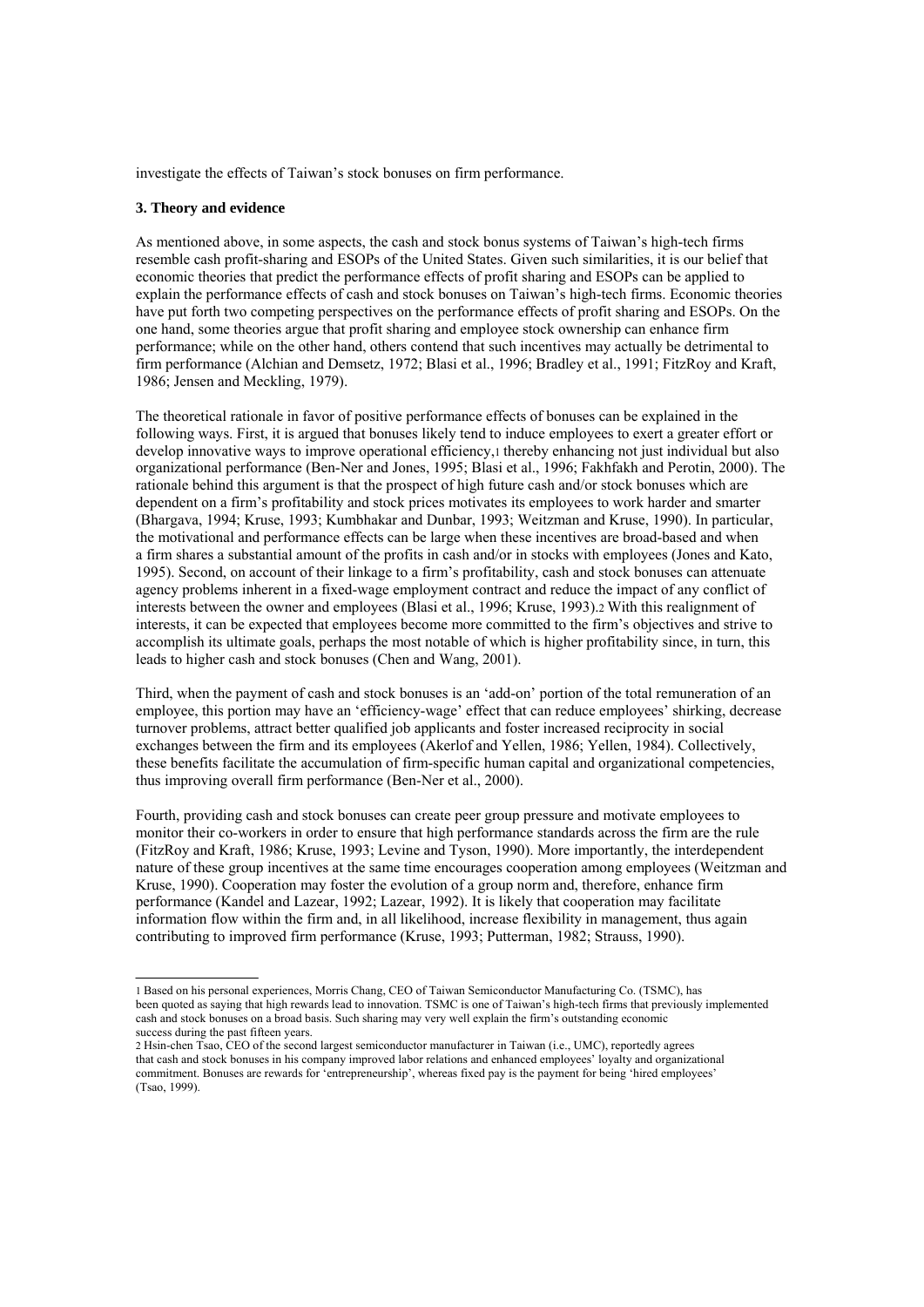Theoretical arguments that are not in favor of the performance effects of cash and stock bonuses are based on economic theories concerning problems associated with group incentives. For one, it is claimed that such group incentives as cash and stock bonuses may induce 'free-rider' problems among employees according to which an individual employee may have a tendency to shirk his/her responsibilities, particularly in the event that group incentives are shared equally and the connection between individual efforts and personal reward is a weak one (Blasi et al., 1996). If the free-rider problem prevails, then the overall performance of the firm with group incentives could even deteriorate, as participants in the so-called 'Prisoner's Dilemma' game will lead to a sub-optimal equilibrium (Kruse, 1993). The second argument against the positive performance effects of these group incentives draws on the theory of team production (Alchian and Demsetz, 1972). This theory posits that optimal monitoring requires that the management of the firm be the 'residual claimant' of the equity of the firm. If profits are shared with employees under group incentives, then management's motivation to supervise employees may be diluted. And thus, firm performance may be reduced accordingly (Jensen and Meckling, 1979).

Though these two competing perspectives might hold under certain conditions, the true performance effects are contingent on the nature of the incentives under investigation. When discussing the performance effects of cash and stock bonuses, researchers need to carefully look at the reality of the incentive scheme in practice. In Taiwan's high-tech sector, solid evidence has indeed shown that the arguments in support of the positive performance effects of cash and stock bonuses are more applicable and do explain the effects of such sharing schemes. Many academics and practitioners in Taiwan's high-tech firms think that cash and stock bonuses do lead to favorable human resource outcomes, such as attraction, retention, motivation and accumulation of firm-specific human capital, as well as positive organizational behaviors, like loyalty and organizational commitment (Biagioli and Curatolo, 1999; Chen and Wang, 2001; Chiu and Tsai, in press; Tsao, 1999). It is unambiguous that such positive outcomes play a leading role in boosting the all round performance of firms, which has manifested itself in the strikingly rapid growth of Taiwan's high-tech industries throughout the past two decades.

Equally noteworthy is that a large sharing of stock over many years in some firms could very well have been contributing to an increased sense of psychological ownership which has induced positive behavioral consequences, that is, those which are usually pro-social and highly productive. In a recent study of cash and stock bonuses and their effects on organizational citizenship behaviors in Taiwan's high-tech firms, Chiu and Tsai (in press) found that stock bonuses and combination plans positively influenced employees' organizational citizenship behaviors. This aside, organizational commitment evidently mediates the relationship between stock bonuses or combination plans and organizational citizenship behaviors. This phenomenon is especially evidenced in some Taiwanese high-tech firms that share a large portion of their profits with their employees. Returning to our earlier example, Lien-Fa Technology Co., a successful IC designer in Taiwan, distributed stocks worth approximately US \$514,285 on average to each employee in 2001 and a considerably higher US \$739,706 one year later. In reality, the shares of stock bonuses in most firms are not equally distributed, but rather are based on performance, seniority, position and other factors. In other words, top performers and management receive much larger stock bonuses than do lower performers and lower levels of employees. Such a design has great potential to eliminate the 'free-rider' problem frequently occurring in the context of group incentives and to increase management's incentive to supervise. By now, this record has reached a historical peak in the sharing of stock bonuses with employees in Taiwan. Taiwan-style cash and stock bonuses indeed seem to have continuously led to motivational effects in terms of attraction, retention and performance of valuable staff members.

Cash and stock bonuses in Taiwan's high-tech sector have, to a great extent, generated several advantages from the perspective of employers and employees alike. As stated earlier, it has been reported that these firms have been quite effective at attracting and retaining employees (Common Wealth Magazine, 1997; Today Weekly, 1998), but what is noteworthy here is that many well-known foreign multinational corporations in Taiwan, like IBM, once widely viewed by job seekers as 'the special group of preferred employers', are currently being confronted with 'fierce warfare' against local high-tech firms since both are in quest for new and qualified talent. Many foreign companies have even lost some of their most valued employees to some local high-tech firms which have successfully been able to lure them with their highly valuable stock bonus schemes. In some companies, cash and stock bonuses represent a very large share of their total payroll costs (Fong, 1998), and this parallels the experience in numerous US high-tech firms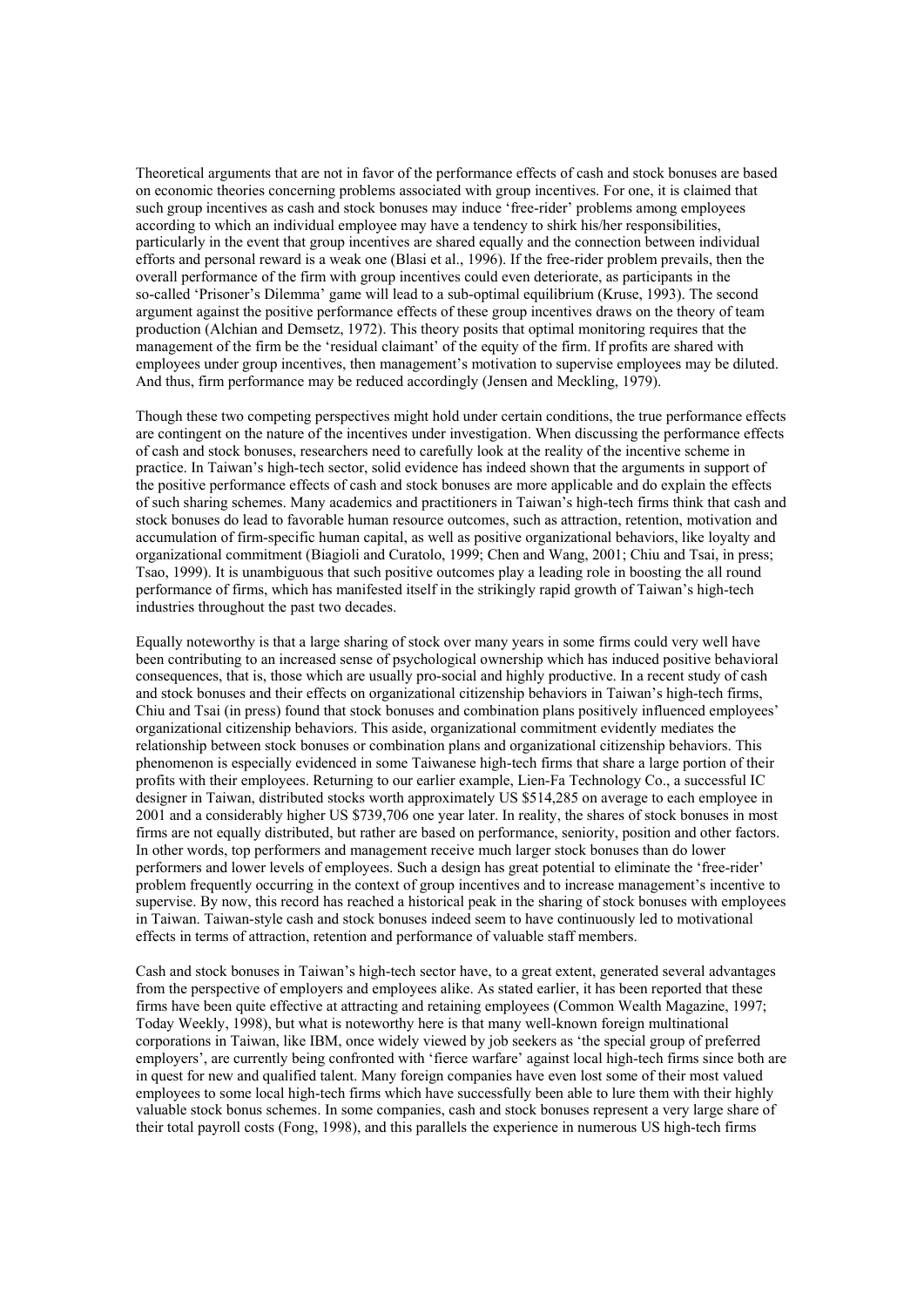(Smith, 1988).

#### **4. Econometric model**

To examine the effects of bonuses on firm performance, we adopt three specifications, including the Cobb–Douglas without parameters restrictions (CD),3 the Translog Function and the Constant Elasticity of Substitution (CES), which are:

Cobb-Douglas without parameters restrictions:

$$
Log y_{it} = \beta_0 + \beta_1 Log K_{it} + \beta_2 Log L_{it} + \alpha_1 Salary_{it} + \alpha_2 R \& D_{it} + \alpha_3 Bonus_{it}
$$
  
+ year and industrial dummies +  $\mu_{it}$ . (1)

Translog:

$$
Log y_{it} = \beta_0 + \beta_1 Log K_{it} + \beta_2 Log L_{it} + \beta_3 (Log K_{it})^2 + \beta_4 (Log L_{it})^2
$$
  
+  $\beta_5 Log K_{it} Log L_{it} + \alpha_1 Salary_{it} + \alpha_2 R \& D_{it} + \alpha_3 Bonus_{it}$   
+ year and industrial dummies +  $\mu_{it}$ . (2)

CES:

$$
\text{Log } y_{it} = \text{Log } \gamma - (\upsilon/\rho) \text{Log}\{\delta K_{it}^{-\rho} + (1 - \rho)\beta_2 \text{Log } L_{it}^{-\rho}\} + \alpha_1 \text{Salary}_{i,t} + \alpha_2 \text{R\&D_{it} + \alpha_3 \text{Bonus}_{it} + \text{year and industrial dummies} + \mu_{it}.
$$
\n(3)

Here Log y, which is the performance of a firm in logarithmic form, is proxied by Log *Sales* and Log *Value*-*added*. *Sales* are the operating revenues, while *Value-added* is the gross operation profit. K and L are the capital and labor, respectively. *Salary* is the total salary divided by the number of employees. R&D is the research and development spending divided by total assets. And subscripts  $\ell$  and  $\ell$  denote the firm  $\ell$  at time t .We attempt two different definitions of bonuses: *Bonus*1 represents the sum of cash and stock

bonuses divided by the number of employees and *Bonus*2 is the sum of cash and stock bonuses divided by the total payroll. Note that stock bonus is the stock dividends multiplying by closing prices of stock. For simplicity, *Bonus* is used through the paper. Table 2 gives the definitions of the variables used in this study and the corresponding mean values and standard deviations associated with these variables.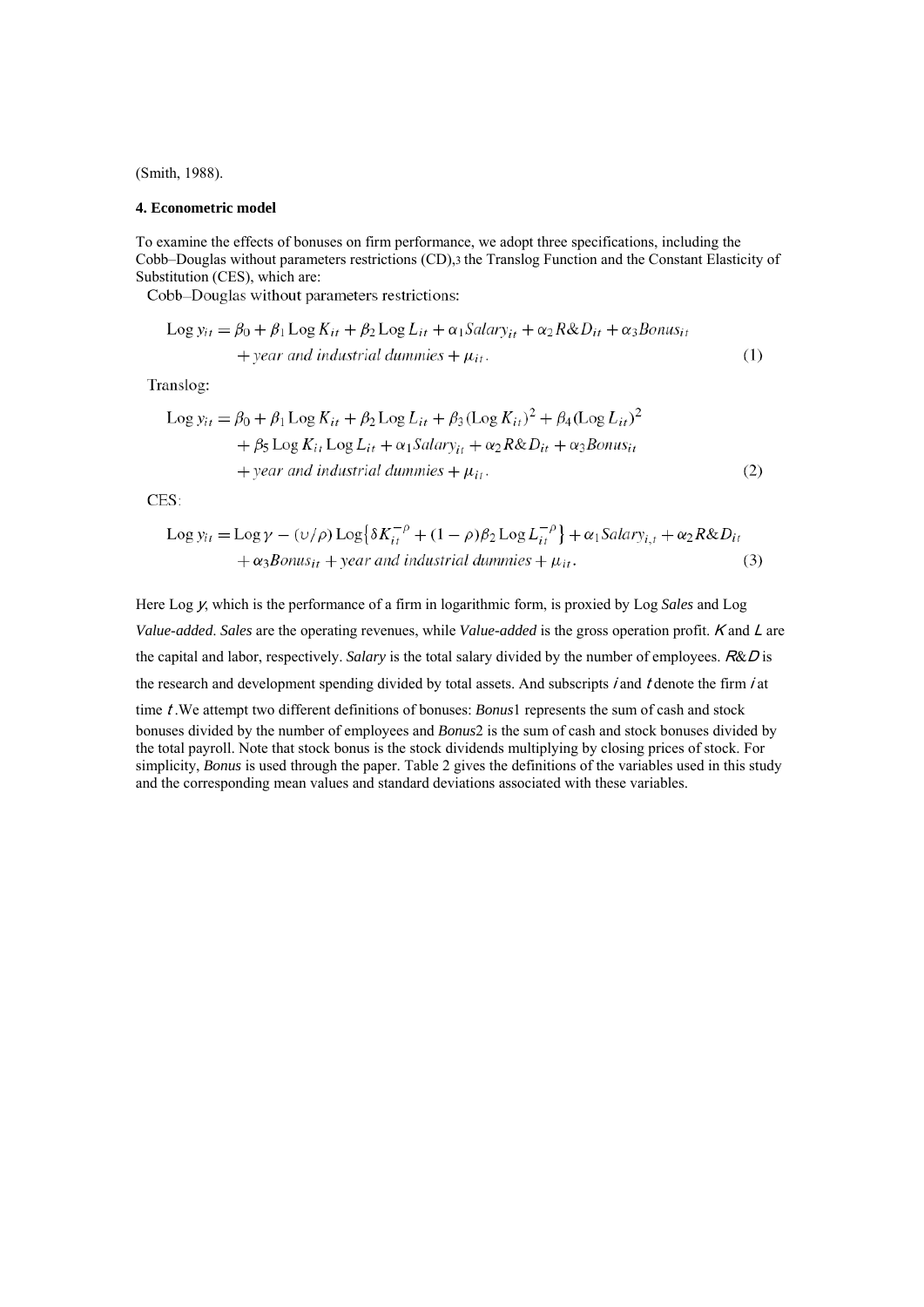Table 2 Variable definitions and descriptive statistics

|                            | Description                                                                                                         | Mean   | S.D.   |
|----------------------------|---------------------------------------------------------------------------------------------------------------------|--------|--------|
| Dependent variable         |                                                                                                                     |        |        |
| $Log Sales_{it}$           | Natural logarithm of sales $($ = operation revenues) in firm<br>$i$ at year $t$                                     | 14.223 | 1.638  |
| $Log Value-added_{it}$     | Natural logarithm of gross operation profit $($ = operating<br>revenues – operating expenses) in firm i at year $t$ | 12.350 | 1.648  |
| Independent variable       |                                                                                                                     |        |        |
| $\text{Log } K_{it}$       | Natural logarithm of fixed capital in firm $i$ at year $t$                                                          | 12.634 | 1.942  |
| $\text{Log} L_{it}$        | Natural logarithm of the number of employees in firm i at<br>year t                                                 | 5.859  | 1.269  |
| $Log$ Salary <sub>it</sub> | Natural logarithm of total salary divided by the number<br>of employees in firm $i$ at year $t$                     | 5.046  | 0.851  |
| $R&D_{it}$                 | Research and development divided by total assets in firm<br>$i$ at year $t$                                         | 0.024  | 0.048  |
| $Bomus1_{it}$              | (Stock bonus + cash bonus)/employees/1000 in firm i at<br>year t                                                    | 1.964  | 6.679  |
| $Bonus2_{it}$              | (Stock bonus + cash bonus)/total salary in firm i at year t                                                         | 11.918 | 37.156 |

Notes. (1) Mean and SD denote the mean and standard deviation of the variables, respectively.

(2) Stock bonus = stock dividend  $\times$  closing price.

The data set used in this study comprises 672 publicly-held firms in the high-tech sector listed on Taiwan's Stock Exchange.4 The average sample length, however, is from 1993 to 2004. We collected all data from the Taiwan Economic Journal, a private agency which compiles financial data of all publicly-held firms in Taiwan. By focusing on the high-tech sector, we are able to reduce problems with regard to heterogeneity that may have affected previous studies.

Tables 3 to 4 respectively report the estimated results using *Sales* and *Value*-*added* as dependent variables. With each dependent variable, two different bonus measures, each with three different specifications, are attempted, for a total of six specifications. All equations adopt year and industry dummies, but these dummy variables are not reported here due to space constraints. To tackle the endogeneity problem associated with *Bonus*, we used the two-stage least square (2SLS) method, where the first stage created the forecast of each bonus variable (which is referred to as *Bonus*\_*hat*) with all above exogenous variables,5 as well as the lagged variable of after-tax profit, firm and year dummies on the right-hand side of the equations. Inclusion of these variables as predictors for bonuses is because Taiwan's high-tech firms usually share profits with their employees according to the profitability of the preceding year (Cin et al., 2003). In addition, beside firm type and year, the size of the firm, R&D intensity and compensation level may also affect the bonus payments (Chen and Wang, 2001; Fong, 1998). The estimated results including the instruments used are reported in the appendix, Table A.1. The majority of the coefficients in Table A.1 are significant. To make sure the lagged variable of profit is a valid instrument for *Bonus*, we performed Hansen's test to examine the validity of the instruments (Hansen, 1982). The test is typically denoted as  $J$ -statistics which is equal to  $J = (Z\mu/N)$ \_W( $Z\mu/N$ ), where  $W = (Z\mu/N)$ -1, $\mu$  is the error term from these equations and  $Z$  is the instruments vector. When *Value-added* is employed as dependent variable, the  $J$ statistics are 1.504 (0.214) and 0.6107 (0.4345) for *Bonus*1 and *Bonus*2, respectively, where  $p$ -values are reported in parenthesis. When *Sales* is employed as the dependent variable, the J statistics are 1.7085  $(0.191)$  and 7.5437 (0.006) for two bonus variables. Accordingly, the instruments used pass the J test except for the *Bonus*2 when *Sales* is used as the dependent variable.

The second stage employed the expected value of *Bonus* as the independent variable in the equations in Tables 3 and 4. The *t-*value is based on White's heteroskedasticity consistent estimated standard errors. Table 3 reports the estimated results when *Sales* is used as the dependent variable. In the first two columns, when the Cobb–Douglas function without parameters restriction is used, the coefficients of *Bonus* are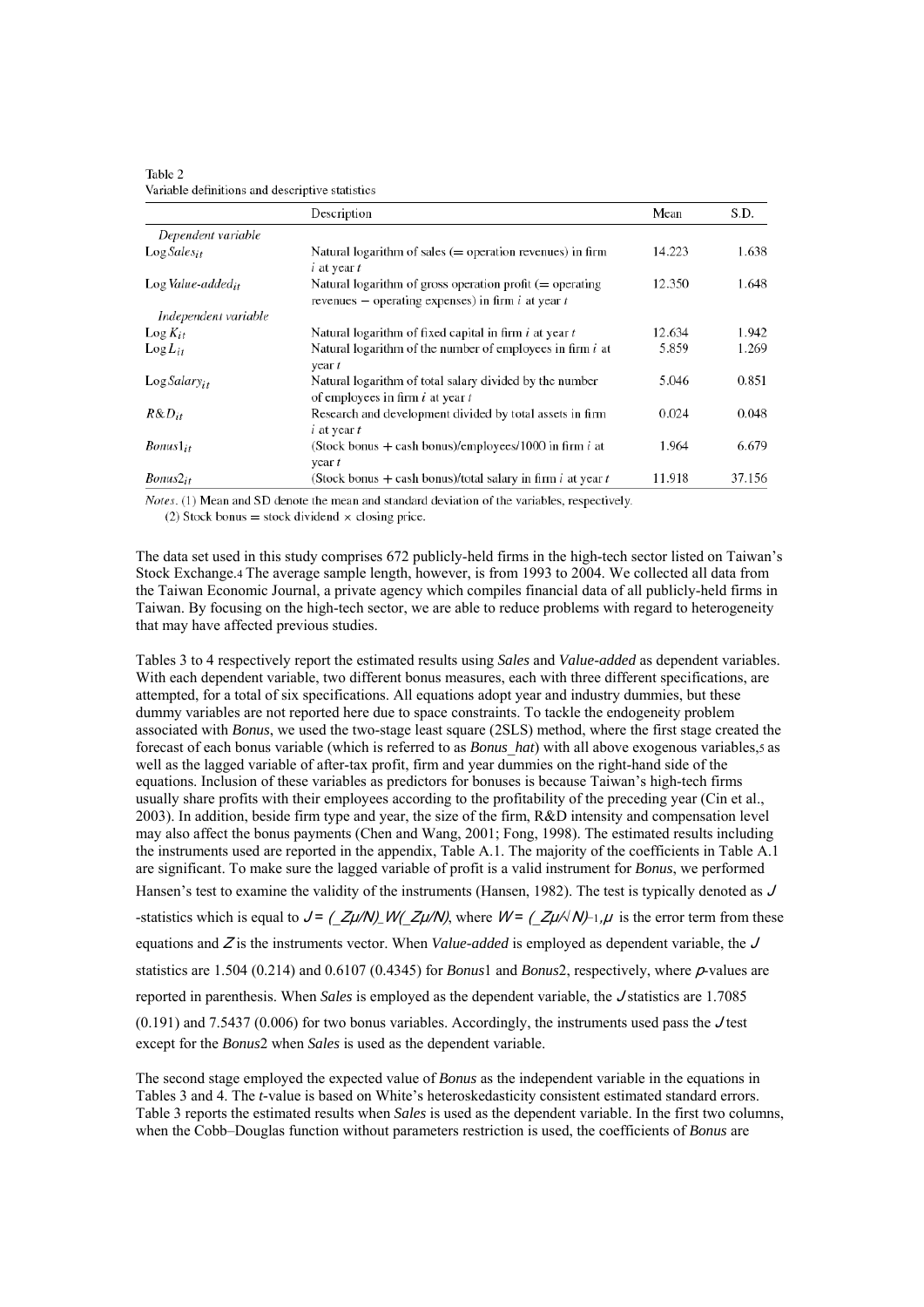found to be overwhelmingly significantly positive regardless of the proxies adopted. Hence, it is clear that issuing bonuses has beneficial effects on gross sales. Other variables reveal several points of interest. The first two rows consider  $Log K$  and  $Log L$  as explanatory variables where their coefficients are circa 0.100 and circa 0.850, respectively, regardless of the specifications. It is known that when the sum of their coefficients is unity, the equation is reduced to the Cobb–Douglas function. F-tests indicate that the null of the Cobb–Douglas function is decisively rejected since the  $\rho$ -values of the tests are overwhelmingly smaller than 0.000. Furthermore, the coefficients of *Salary* are overwhelmingly positive, suggesting that the more the salary expenses, the higher the sales. By contrast, the coefficients of  $R&D$  are all negative, suggesting that the higher the R&D intensity, the less the sales.

The next two columns of Table 3 employ the Translog function. Similar significant positive coefficients are found on all bonus variables. The effects of control variables of *Salary* and R&D also remain the same as those used in the Cobb–Douglas function without parameters restrictions. The elasticities of *Sales* to LogK and  $\text{Log} \mathcal{L}$  in the Translog function are circa 0.07 and circa 0.75, respectively.6

<sup>3</sup> The reason we refer Eq. (1) to the Cobb–Douglas function without parameter restrictions is that we do not impose the sum of coefficients of  $\beta$ 1 and  $\beta$ 2 to be unity. It is the (exact) Cobb–Douglas function only when their sum is equal to unity.

<sup>4</sup> We use seventeen industrial dummy variables for high-tech firms, which are in the fields of logistics (69), the IC industry (51), CD-ROM (40), power supply (38), computer (46), monitor display (33), main board (32), telecommunications and telecommunication equipment (44), cellular mobile manufacturing (34), PCB/substrate (53), system integration (55), connector (40), equipment and instrument (36), software (34), DRAM (24), LCD (35) and electronic parts (28), where the numbers in parentheses represent the number of firms in the industry.

<sup>5</sup> Estimated results using the OLS method are reported in the appendix, Tables A.2 and A.3. Results are slightly different from those of using the 2SLS method.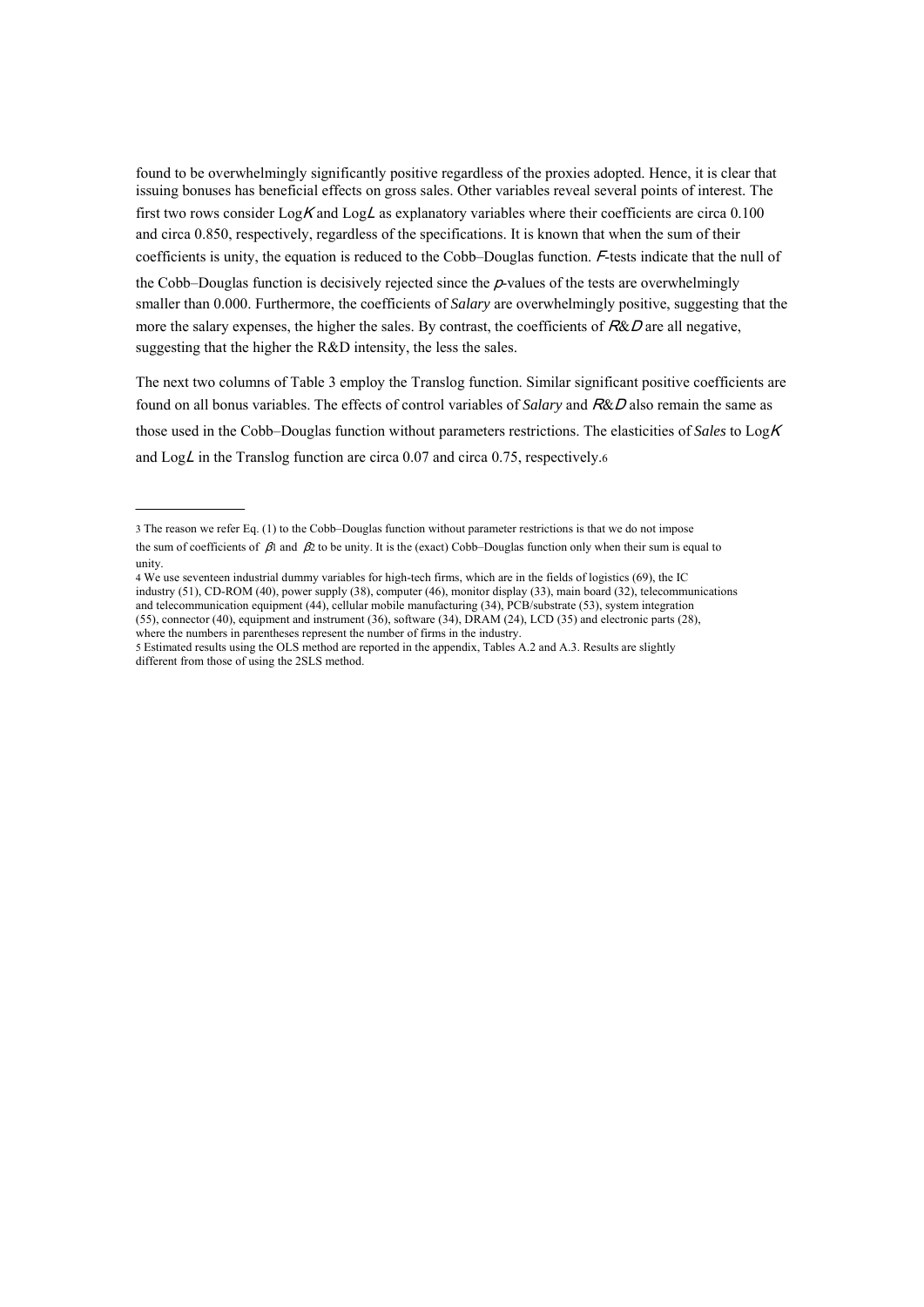| Table 3                                           |  |  |
|---------------------------------------------------|--|--|
| Effects of bonuses on Log Sales: 2SLS estimations |  |  |

| Variables                     |             | Cobb-Douglas       |              | Translog               |                 | <b>CES</b>             |
|-------------------------------|-------------|--------------------|--------------|------------------------|-----------------|------------------------|
| Constant                      | $9.953***$  | $9.994***$         | $9.815***$   | $9.846***$             |                 |                        |
|                               | (15.940)    | (16.058)           | (11.179)     | (11.586)               |                 |                        |
| $\text{Log } K$               | $0.035*$    | $0.041^{\ast\ast}$ | $0.629***$   | $0.167*$               |                 |                        |
|                               | (1.925)     | (2.504)            | (4.581)      | (1.710)                |                 |                        |
| $\text{Log} L$                | $0.786***$  | $0.767***$         | $-0.443***$  | $0.708***$             |                 |                        |
|                               | (31.668)    | (31.079)           | (2.559)      | (5.356)                |                 |                        |
| $(\text{Log } K)^2$           |             |                    | $-0.047***$  | $-0.029***$            |                 |                        |
|                               |             |                    | (4.793)      | (4.104)                |                 |                        |
| $(\text{Log } L)^2$           |             |                    | $-0.008$     | $-0.118***$            |                 |                        |
|                               |             |                    | (0.418)      | (8.038)                |                 |                        |
| $\text{Log } K \text{Log } L$ |             |                    | $0.103***$   | $0.114^{\ast\ast\ast}$ |                 |                        |
|                               |             |                    | (4.243)      | (6.118)                |                 |                        |
| Log gamma                     |             |                    |              |                        | $-4.748***$     | $-4.724***$            |
|                               |             |                    |              |                        | (5.127)         | (6.799)                |
| Nu                            |             |                    |              |                        | ***<br>0.611    | $0.618^{\ast\ast\ast}$ |
|                               |             |                    |              |                        | (37.260)        | (35.013)               |
| Delta                         |             |                    |              |                        | 0.321           | 0.245                  |
|                               |             |                    |              |                        | (0.527)         | (0.611)                |
| Rho                           |             |                    |              |                        | 0.270           | 0.162                  |
|                               |             |                    |              |                        | (0.623)         | (0.507)                |
| Salary                        | $0.002***$  | $0.002***$         | $0.002***$   | $0.002***$             | $0.002***$      | $0.002***$             |
|                               | (25.303)    | (25.870)           | (24.814)     | (32.184)               | (23.362)        | (24.565)               |
| R&D                           | $-2.458***$ | $-2.653***$        | $-2.802***$  | $3.930***$             | $-2.665***$     | $-2.2921***$           |
|                               | (5.343)     | (6.326)            | (5.859)      | (11.427)               | (6.091)         | (5.340)                |
| Bonus1                        | $0.002***$  |                    | $0.003^{**}$ |                        | $0.002^{***}\,$ |                        |
|                               | (2.151)     |                    | (2.263)      |                        | (2.960)         |                        |
| Bonus2                        |             | $0.625***$         |              | $1.170^{\ast\ast\ast}$ |                 | 0.073                  |
|                               |             | (4.757)            |              | (10.256)               |                 | (0.700)                |
| Industry dummy                | Yes         | Yes                | Yes          | Yes                    | Yes             | Yes                    |
| Year dummy                    | Yes         | Yes                | Yes          | Yes                    | Yes             | Yes                    |
| K-elasticity                  | 0.035       | 0.041              | 0.051        | 0.091                  | 0.016           | 0.027                  |
| L-elasticity                  | 0.786       | 0.767              | 0.723        | 0.799                  | 0.584           | 0.591                  |
| N                             | 4843        | 4843               | 4843         | 4843                   | 4843            | 4843                   |
| $R^2$                         | 0.568       | 0.570              | 0.573        | 0.649                  | 0.285           | 0.284                  |

Notes. t values are presented in brackets. The bonus variables are the predicted values of bonuses using regressions of bonuses on all exogenous variables.

\* Statistical significance at the 10% level.

 $\frac{**}{\text{Idem}, 5\%}.$ 

<sup>\*\*\*</sup> Idem,  $1\%$ .

The last two columns of Table 3 report the estimated results using the CES function. Because this function is nonlinear intrinsically, it requires the attempt of different initial values. The set of initial values that maximizes the log likelihood function will be chosen. The results, in fact, change little from those reported using the Cobb–Douglas and Translog functions except that the coefficient of *Bonus*2 becomes insignificantly different from zero.

Table 4 provides the estimated results of using *Value-added* as the dependent variable. When the Cobb–Douglas specification without parameters restriction is employed, the coefficients of *Bonus* are also overwhelmingly positive and significant regardless of the proxies adopted. Thus, the increases of bonuses do increase the value of production. The coefficients of *Salary* are also significantly positive, supporting

the concept that salary can stimulate the production. The coefficients of  $R&D$  are 4.020 and 4.017, all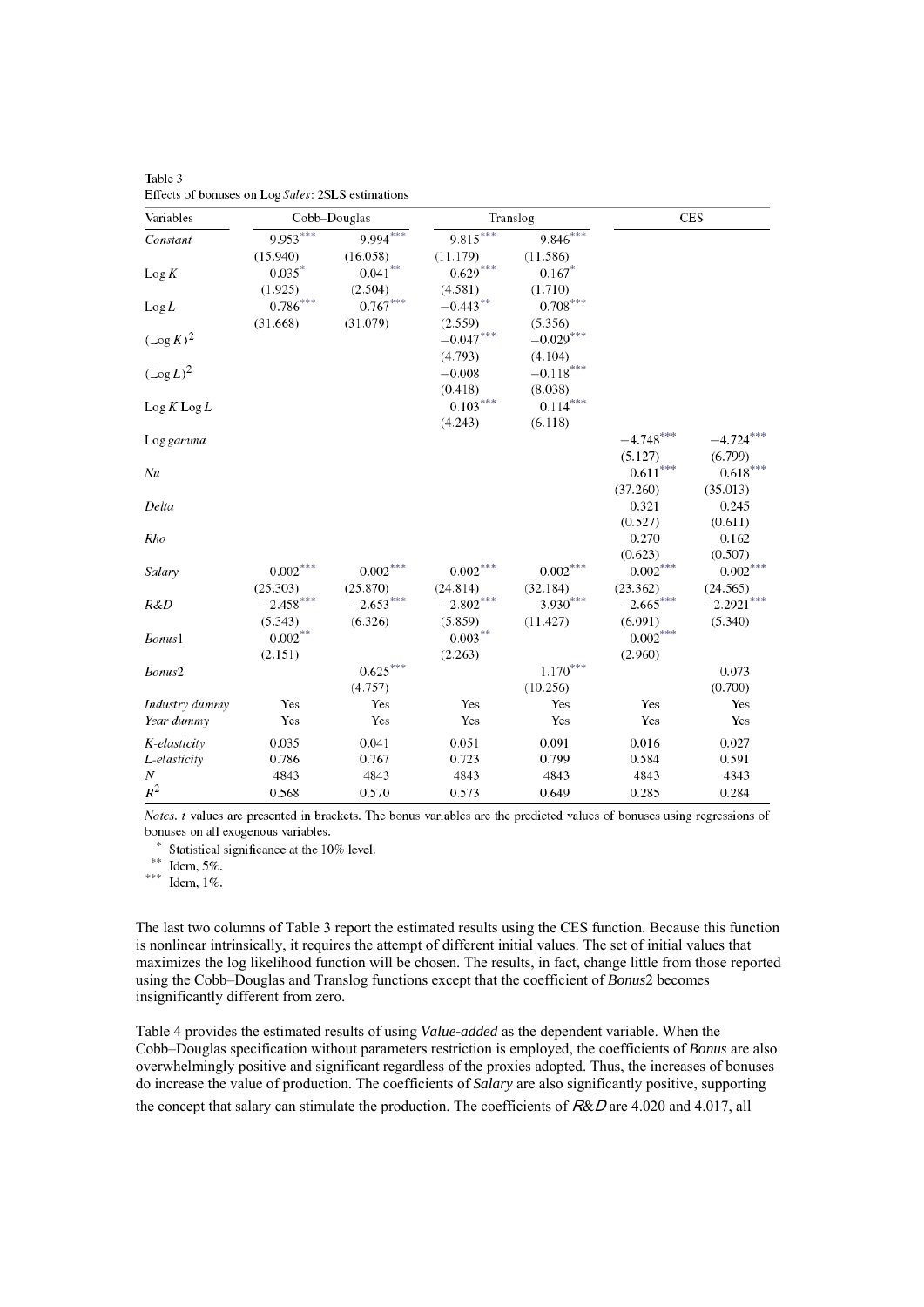statistically significant. The coefficients of K and L *are* around 0.1 and 0.8 and do not change too much when different bonuses are employed. Aside from this, the null of the Cobb–Douglas function is also rejected right out since the F-tests are around 800. The next two columns of Table 4 report the estimated results using the Translog function.

These results are qualitatively the same as those using the Cobb–Douglas function without parameters restrictions. The estimated results of using the CES function, which are reported in the last two columns of Table 4, display similar results as the previous two specifications.

| Variables                     |                        | Cobb-Douglas           |                        | Translog        |            | <b>CES</b>             |
|-------------------------------|------------------------|------------------------|------------------------|-----------------|------------|------------------------|
| Constant                      | $5.100$ ***            | $5.127$ ***            | $4.514***$             | $4.788***$      |            |                        |
|                               | (10.427)               | (10.565)               | (6.667)                | (7.337)         |            |                        |
| $\text{Log } K$               | $0.051^{\ast\ast\ast}$ | $0.071^{\ast\ast\ast}$ | $0.348^{\ast\ast\ast}$ | $0.167*$        |            |                        |
|                               | (3.592)                | (5.586)                | (3.261)                | (1.710)         |            |                        |
| $\text{Log } L$               | $0.858***$             | $0.822***$             | $0.391***$             | $0.708***$      |            |                        |
|                               | (43.957)               | (42.451)               | (2.912)                | (5.356)         |            |                        |
| $(\text{Log } K)^2$           |                        |                        | $-0.049***$            | $-0.029***$     |            |                        |
|                               |                        |                        | (6.288)                | (4.104)         |            |                        |
| $(\text{Log } L)^2$           |                        |                        | $-0.144$ ***           | $-0.118***$     |            |                        |
|                               |                        |                        | (9.444)                | (8.038)         |            |                        |
| $\text{Log } K \text{Log } L$ |                        |                        | $0.165***$             | $0.114^{***}\,$ |            |                        |
|                               |                        |                        | (8.468)                | (6.118)         |            |                        |
| Log gamma                     |                        |                        |                        |                 | $2.944***$ | $3.922***$             |
|                               |                        |                        |                        |                 | (4.977)    | (6.227)                |
| Nu                            |                        |                        |                        |                 | $0.969***$ | $0.901^{\ast\ast\ast}$ |
|                               |                        |                        |                        |                 | (75.157)   | (68.183)               |
| Delta                         |                        |                        |                        |                 | $0.937***$ | $0.814^{\ast\ast\ast}$ |
|                               |                        |                        |                        |                 | (11.734)   | (4.943)                |
| Rho                           |                        |                        |                        |                 | $0.842***$ | $0.581^{\ast\ast\ast}$ |
|                               |                        |                        |                        |                 | (3.440)    | (3.195)                |
| Salary                        | $0.002***$             | $0.002***$             | $0.002***$             | $0.002^{***}$   | $0.002***$ | $0.002^{***}$          |
|                               | (29.992)               | (31.105)               | (31.108)               | (32.184)        | (30.903)   | (32.564)               |
| R&D                           | $4.020^{\ast\ast\ast}$ | $4.017^{***}$          | $3.422***$             | $3.930***$      | $3.668***$ | ***<br>3.561           |
|                               | (10.593)               | (11.632)               | (8.717)                | (11.427)        | (10.662)   | (10.568)               |
| Bonus1                        | $0.006^{***}\,$        |                        | $0.009^{**}$           |                 | $0.009***$ |                        |
|                               | (6.552)                |                        | (7.844)                |                 | (18.403)   |                        |
| Bonus2                        |                        | $1.098***$             |                        | $1.170***$      |            | $1.652^{\ast\ast\ast}$ |
|                               |                        | (10.470)               |                        | (10.256)        |            | (21.407)               |
| Industry dummy                | Yes                    | Yes                    | Yes                    | Yes             | Yes        | Yes                    |
| Year dummy                    | Yes                    | Yes                    | Yes                    | Yes             | Yes        | Yes                    |
| K-elasticity                  | 0.051                  | 0.071                  | 0.066                  | 0.091           | 0.586      | 0.205                  |
| L-elasticity                  | 0.858                  | 0.822                  | 0.825                  | 0.799           | 0.383      | 0.696                  |
| N                             | 4843                   | 4843                   | 4843                   | 4843            | 4843       | 4843                   |
| $R^2$                         | 0.639                  | 0.644                  | 0.646                  | 0.649           | 0.627      | 0.635                  |

Table 4 Effects of bonuses on Log Value-added: 2SLS estimations

Notes. t values are presented in brackets. The bonus variables are the predicted values of bonuses using regressions of bonuses on all exogenous variables.

\* Statistical significance at the 10% level.<br>  $*$  Idem, 5%.

\*\*\* Idem,  $1\%$ .

## **5. Conclusion**

It is, indeed, true that Taiwan's high-tech industries have grown at an almost stunning rate since the early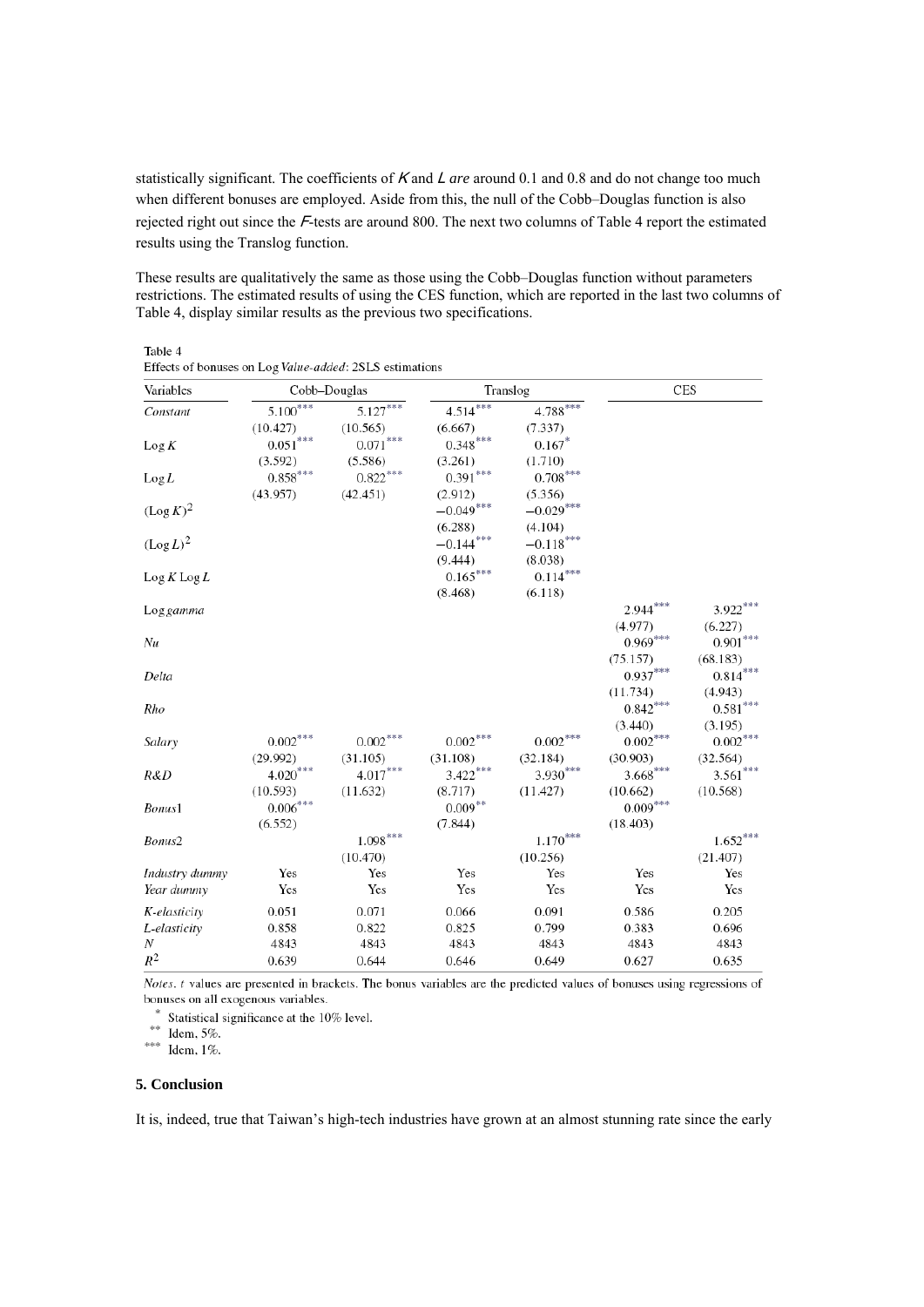1980s, but this is ever so much more pronounced in the information technology sector. Frequently cited among the major reasons for such outstanding success are the unique employee financial participation schemes adopted by many Taiwanese high-tech firms during that period. With a view to investigating the effects of bonus schemes in Taiwan's high-tech sector on firm performance, this research adopts two proxies for the performance of firms, that is, *Sales* and *Value-added*. To investigate the robustness of the estimated results, two proxies for bonuses are adopted. These are *Bonus*1, measured by the sum of stock and cash bonuses divided by the number of employees and *Bonus*2, measured by the sum of stock and cash bonuses divided by the value of total payroll. We find that two different measures of bonuses have overwhelmingly positive effects on sales and valued-added. Thus, the practice of having bonus schemes in force has a strong positive impact on firm performance.

Drawing on the data from high-tech firms on Taiwan's Stock Exchange, our empirical results tend to substantiate the theoretical perspective that proposes positive effects of these group incentives on firm performance. The primary reason for these results is that the incentive effects of the bonus systems in Taiwan's high-tech sector are very strong, so that they generate many benefits for both the firms and their employees. Beyond this, it is apparent that these benefits have usually outweighed the costs of the implementation of such bonus systems during our study period. Worth bearing in mind is that our measures of bonuses are derived from financial reports on publicly-held, high-tech firms in Taiwan. Though the data provide the researchers with the monetary amounts of cash and stock bonus payments, they do not provide more detailed information as to the type of bonuses and the policies concerning their distribution among employees. Thus, with this in mind, it is recommended that future studies collect further information on the nature of the bonus systems by using survey questionnaire or field study method. Additionally, future research should ideally investigate the precise, detailed processes by which bonuses affect firm performance.

6 In the Translog function, the elasticity of sales to capital is equal to  $\beta$ 1 +2 $\beta$ 3 LogKit + $\beta$ 5 LogLit and the Translog of sales to L is  $\beta_2$  + 2 $\beta_4$  LogLit +  $\beta_5$  LogKit, where LogK and LogL are substituted by their respective means.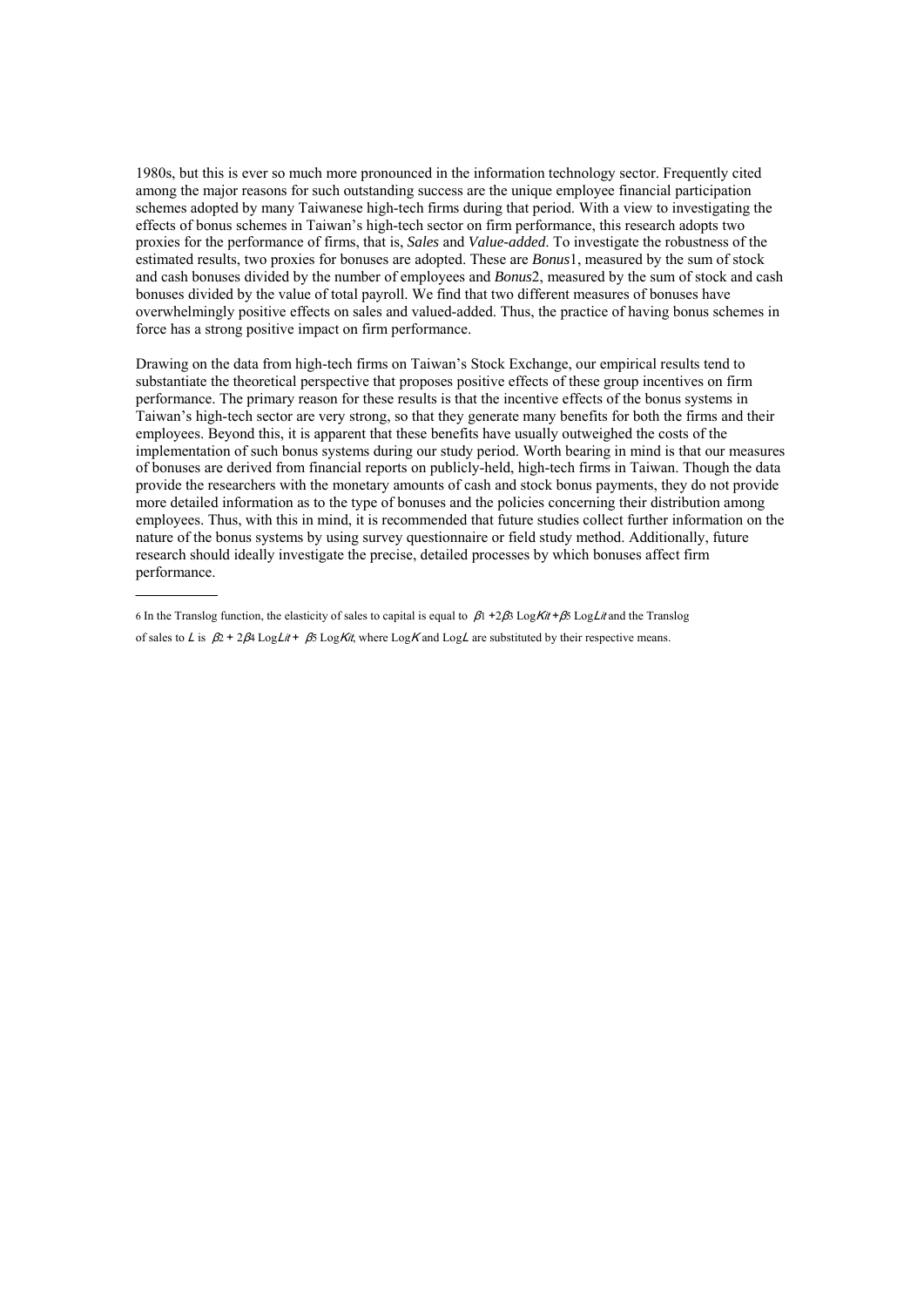# **Acknowledgments**

We are grateful to the referee(s) for their valuable comments and Li-Shuan for help with data analyses.

## **Appendix A.**

| The mat-stage regression of 25155 method |                        |             |  |  |  |
|------------------------------------------|------------------------|-------------|--|--|--|
| Variables                                | Bonus1                 | Bonus2      |  |  |  |
| Constant                                 | $-38.794$              | $-0.564***$ |  |  |  |
|                                          | (1.274)                | (3.210)     |  |  |  |
| $\text{Log } K_t$                        | $-1.333$               | $-0.007$    |  |  |  |
|                                          | (1.846)                | (0.626)     |  |  |  |
| $\text{Log } L_t$                        | $12.174***$            | $0.125***$  |  |  |  |
|                                          | (3.431)                | (6.070)     |  |  |  |
| $Profit_{t-1}$                           | $0.047***$             | $0.0003***$ |  |  |  |
|                                          | (6.501)                | (7.735)     |  |  |  |
| Salary <sub>t</sub>                      | $0.088^{\ast\ast\ast}$ | $-0.0001$   |  |  |  |
|                                          | (7.616)                | (1.264)     |  |  |  |
| $R\&D_t$                                 | $-349.565***$          | $-1.780***$ |  |  |  |
|                                          | (5.743)                | (5.058)     |  |  |  |
| Firm dummy                               | Yes                    | Yes         |  |  |  |
| Year dummy                               | Yes                    | Yes         |  |  |  |
| F-test                                   | $11.920***$            | $8.542***$  |  |  |  |
| N                                        | 4960                   | 4960        |  |  |  |
| $R^2$                                    | 0.665                  | 0.587       |  |  |  |
|                                          |                        |             |  |  |  |

Table A.1 The first-stage regression of 2SLS method

Notes. t values are presented in brackets. The bonus variables are the predicted values of bonuses using regressions of bonuses on all exogenous variables.

<sup>\*\*\*</sup> Statistical significance at the 1% level.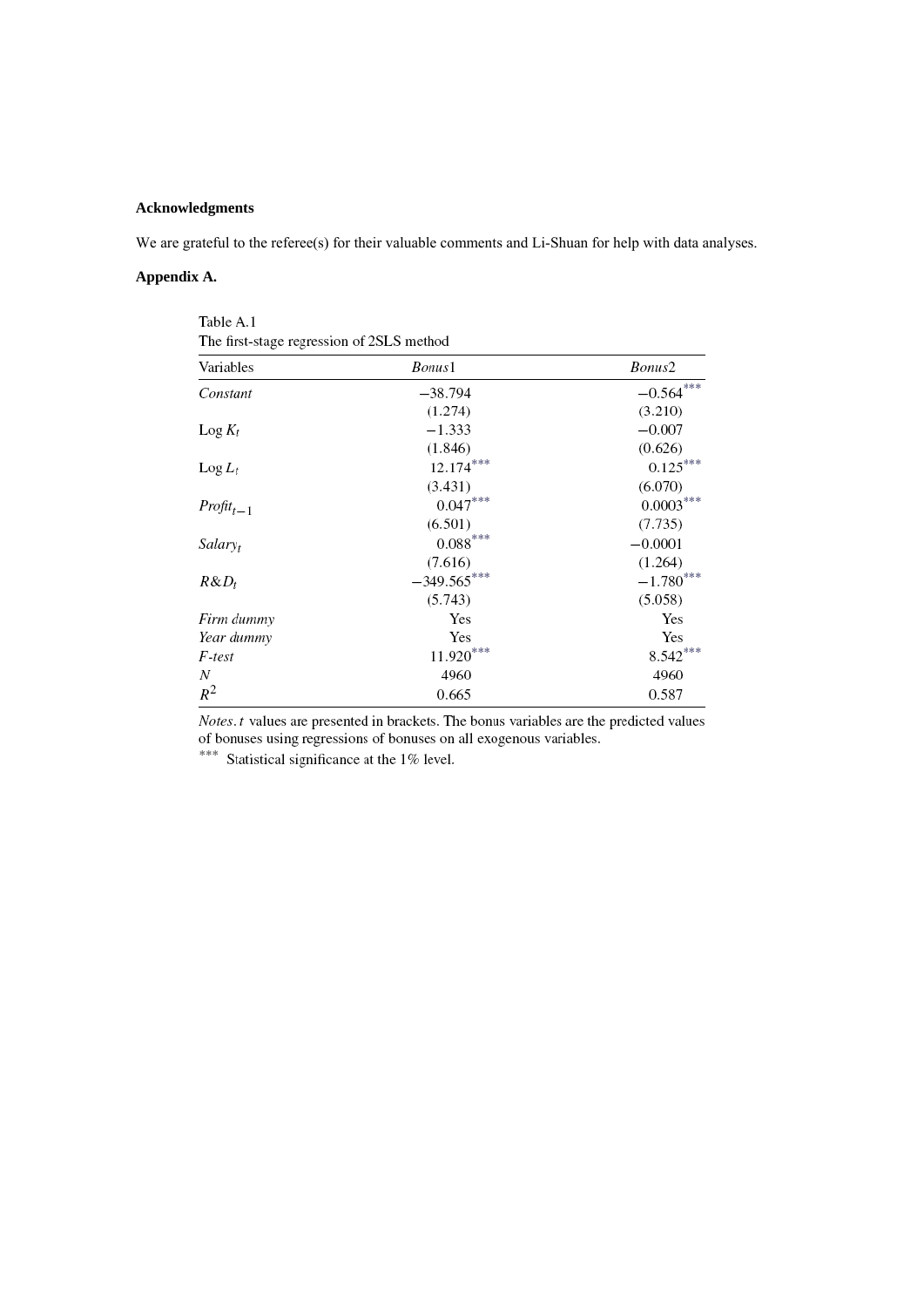Table A.2 Effects of bonuses on Log Sales: OLS estimations

| Variables                     |                  | Cobb-Douglas  |               | Translog        | <b>CES</b>    |                        |
|-------------------------------|------------------|---------------|---------------|-----------------|---------------|------------------------|
| Constant                      | $9.071***$       | $9.035***$    | $9.606***$    | $9.408***$      |               |                        |
|                               | (26.637)         | (26.589)      | (14.630)      | (14.321)        |               |                        |
| $\text{Log } K$               | $0.053***$       | $0.054***$    | $0.493***$    | $0.512***$      |               |                        |
|                               | (3.295)          | (3.367)       | (3.926)       | (4.081)         |               |                        |
| $\text{Log } L$               | $0.784***$       | $0.784***$    | $-0.347**$    | $-0.332*$       |               |                        |
|                               | (31.384)         | (31.589)      | (2.028)       | (1.939)         |               |                        |
| $(\text{Log } K)^2$           |                  |               | $-0.037***$   | $-0.039***$     |               |                        |
|                               |                  |               | (4.116)       | (4.407)         |               |                        |
| $(\text{Log } L)^2$           |                  |               | 0.004         | $-0.007$        |               |                        |
|                               |                  |               | (0.228)       | (0.398)         |               |                        |
| $\text{Log } K \text{Log } L$ |                  |               | $0.084***$    | $0.093***$      |               |                        |
|                               |                  |               | (33.606)      | (3.972)         |               |                        |
| Log gamma                     |                  |               |               |                 | $-4.705***$   | $-4.818***$            |
|                               |                  |               |               |                 | (7.180)       | (6.793)                |
| Nu                            |                  |               |               |                 | $0.622***$    | $0.624^{\ast\ast\ast}$ |
|                               |                  |               |               |                 | (38.911)      | (38.800)               |
| Delta                         |                  |               |               |                 | 0.218         | 0.265                  |
|                               |                  |               |               |                 | (0.603)       | (0.655)                |
| Rho                           |                  |               |               |                 | 0.135         | 0.173                  |
|                               |                  |               |               |                 | (0.436)       | (0.563)                |
| Salary                        | $0.002^{***}$    | $0.002^{***}$ | $0.002^{***}$ | $0.002^{***}\,$ | $0.002^{***}$ | $0.002^{***}$          |
|                               | (26.085)         | (27.289)      | (24.923)      | (26.106)        | (24.557)      | (25.678)               |
| R&D                           | $-2.092***$      | $-2.067***$   | $-2.333***$   | $-2.287***$     | $-2.314***$   | $-2.313***$            |
|                               | (5.264)          | (5.223)       | (5.861)       | (5.776)         | (5.610)       | (5.635)                |
| Bonus1                        | $0.0004^{***}\,$ |               | $0.0004***$   |                 | $0.0003*$     |                        |
|                               | (2.745)          |               | (2.886)       |                 | (1.872)       |                        |
| Bonus2                        |                  | $0.069***$    |               | $0.063**$       |               | $0.057**$              |
|                               |                  | (2.684)       |               | (2.447)         |               | (2.129)                |
| Industry dummy                | Yes              | Yes           | Yes           | Yes             | Yes           | Yes                    |
| Year dummy                    | Yes              | Yes           | Yes           | Yes             | Yes           | Yes                    |
| K-elasticity                  | 0.053            | 0.054         | 0.064         | 0.070           | 0.040         | 0.025                  |
| L-elasticity                  | 0.780            | 0.784         | 0.717         | 0.719           | 0.582         | 0.599                  |
| N                             | 4843             | 4843          | 4843          | 4843            | 4843          | 4843                   |
| $\mathbb{R}^2$                | 0.568            | 0.644         | 0.573         | 0.575           | 0.284         | 0.287                  |

Notes. t values are presented in brackets. The bonus variables are the predicted values of bonuses using regressions of bonuses on all exogenous variables.

\* Statistical significance at the 10% level.<br>\* Idem, 5%.<br>Idem, 1%.

# Table A.3

Effects of bonuses on Log Value-added: OLS estimations

| Variables       | Cobb-Douglas |            | Translog   |            | CES |
|-----------------|--------------|------------|------------|------------|-----|
| Constant        | $5.374***$   | $5.399***$ | $6.049***$ | $5.626***$ |     |
|                 | (21.136)     | (21.376)   | (12.909)   | (12.061)   |     |
| $\text{Log } K$ | $0.059***$   | $0.070***$ | 0.133      | 0.142      |     |
|                 | (4.950)      | (5.968)    | (1.469)    | (1.582)    |     |
| Log L           | $0.889***$   | $0.854***$ | $0.470***$ | $0.587***$ |     |
|                 | (48.772)     | (47.355)   | (3.801)    | (4.786)    |     |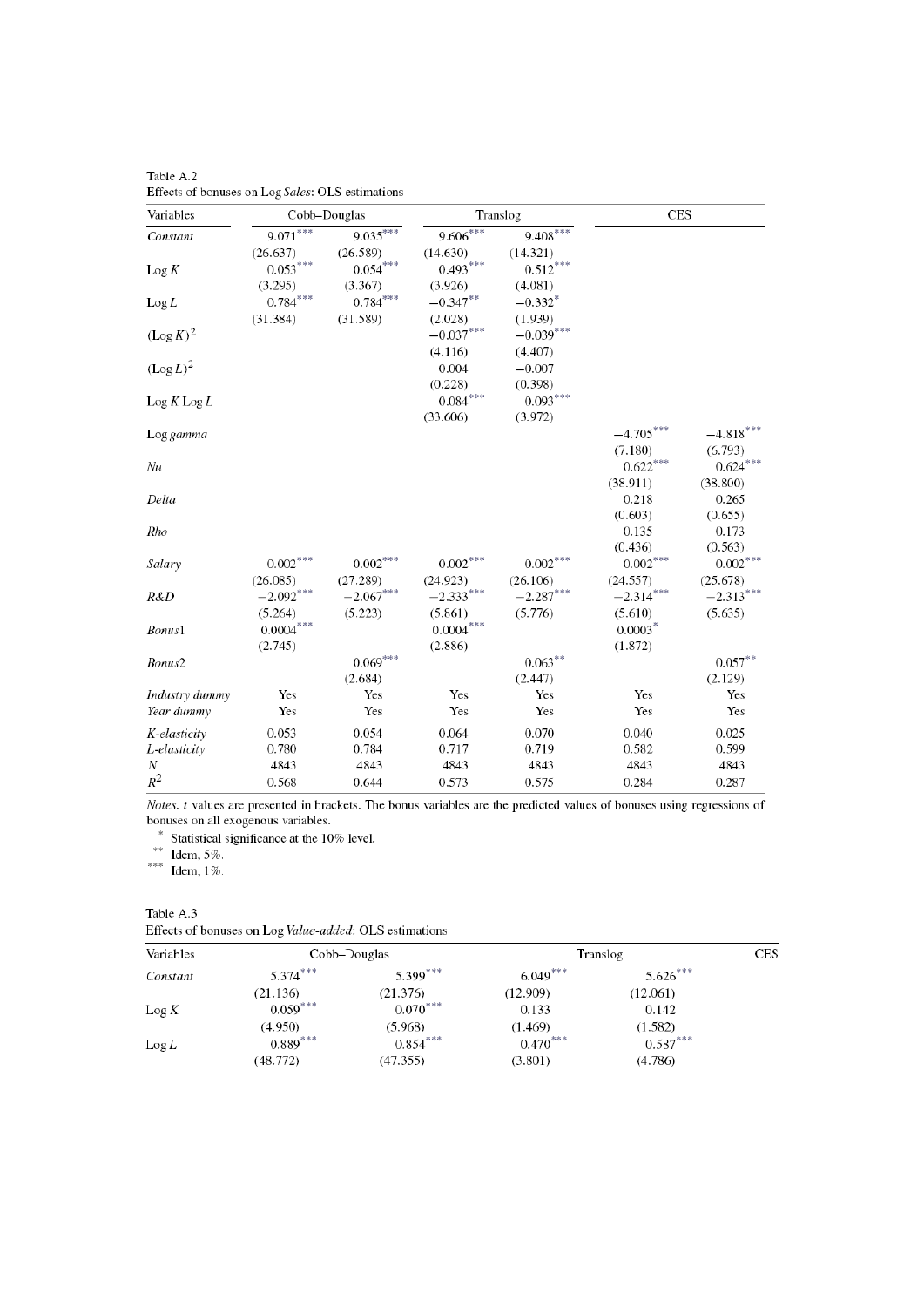| Variables                     |                 | Cobb-Douglas           |               | Translog               | <b>CES</b>      |               |
|-------------------------------|-----------------|------------------------|---------------|------------------------|-----------------|---------------|
| $(\text{Log } K)^2$           |                 |                        | $-0.034$ ***  | $-0.032***$            |                 |               |
|                               |                 |                        | (5.246)       | (4.961)                |                 |               |
| $(\text{Log } L)^2$           |                 |                        | $-0.125***$   | $-0.128***$            |                 |               |
|                               |                 |                        | (9.064)       | (9.354)                |                 |               |
| $\text{Log } K \text{Log } L$ |                 |                        | $0.143***$    | $0.134***$             |                 |               |
|                               |                 |                        | (8.193)       | (7.747)                |                 |               |
| Log gamma                     |                 |                        |               |                        | $-3.187***$     | $-3.209***$   |
|                               |                 |                        |               |                        | (9.900)         | (10.176)      |
| Nu                            |                 |                        |               |                        | $0.587***$      | $0.567***$    |
|                               |                 |                        |               |                        | (42.097)        | (40.448)      |
| Delta                         |                 |                        |               |                        | $-0.081$        | $-0.072$      |
|                               |                 |                        |               |                        | (0.652)         | (0.579)       |
| Rho                           |                 |                        |               |                        | $-0.051$        | $-0.057$      |
|                               |                 |                        |               |                        | (0.255)         | (0.253)       |
| Salary                        | $0.002^{***}\,$ | $0.002^{***}\,$        | $0.002^{***}$ | $0.002^{***}\,$        | $0.001^{***}\,$ | $0.002^{***}$ |
|                               | (30.598)        | (37.891)               | (31.286)      | (38.607)               | (16.495)        | (20.935)      |
| R&D                           | $4.292***$      | $4.575***$             | $4.162***$    | $4.502^{\ast\ast\ast}$ | $2.720***$      | $2.945***$    |
|                               | (14.018)        | (15.098)               | (13.647)      | (14.922)               | (7.193)         | (7.813)       |
| Bonus1                        | $0.003^{***}$   |                        | $0.003***$    |                        | $0.002^{***}$   |               |
|                               | (27.686)        |                        | (28.028)      |                        | (17.908)        |               |
| Bonus2                        |                 | $0.531^{\ast\ast\ast}$ |               | $0.535^{\ast\ast\ast}$ |                 | $0.410***$    |
|                               |                 | (28.977)               |               | (29.320)               |                 | (17.904)      |
| Industry dummy                | Yes             | Yes                    | Yes           | Yes                    | Yes             | Yes           |
| Year dummy                    | Yes             | Yes                    | Yes           | Yes                    | Yes             | Yes           |
| K-elasticity                  | 0.059           | 0.070                  | 0.081         | 0.094                  | $-0.065$        | $-0.057$      |
| L-elasticity                  | 0.889           | 0.854                  | 0.841         | 0.817                  | 0.652           | 0.624         |
| N                             | 4843            | 4843                   | 4843          | 4843                   | 4843            | 4843          |
| $R^2$                         | 0.687           | 0.692                  | 0.693         | 0.698                  | 0.309           | 0.309         |

Notes. t values are presented in brackets. The bonus variables are the predicted values of bonuses using regressions of bonuses on all exogenous variables.

\*\* Statistical significance at the 5% level.

\*\*\* Idem, 1% level.

#### **References**

Akerlof, George A., Yellen, Janet L., 1986. Efficiency Wage Models of the Labor Market. Cambridge Univ. Press, New York.

Alchian, Armen A., Demsetz, Harold, 1972. Production, information costs, and economic organization. American Economic Review 62, 777–795.

Ben-Ner, Avner, Jones, Derek C., 1995. Employee participation, ownership productivity: A theoretical framework. Industrial Relations 34, 532–554.

Ben-Ner, Avner, Han, Tzu-Shian, Jones, Derek C., 1996. The productivity effects of employee participation in control and in economic returns: A survey of econometric studies. In: Pagano, Ugo, Rowthorn, Robert (Eds.), Democracy and Efficiency in Economic Enterprise. Routledge, London, UK, pp. 209–244.

Ben-Ner, Avner, Burns, Allen W., Dow, Greg, Putterman, Louis, 2000. Employee participation in ownership: An empirical exploration. In: Blair, Margaret M., Kochan, Thomas A. (Eds.), The New Relationship: Human Capital in the American Corporation. The Brookings Institution Press, Washington, DC, pp. 194–240.

Bhargava, Sandeep, 1994. Profit sharing the financial performance of companies: Evidence from UK panel data. Economic Journal 104, 1044–1056.

Biagioli, Mario, Curatolo, Salvatore, 1999. Microeconomic determinants and effects of financial participation agreements: An empirical analysis of the large firms of the engineering sector in the eighties and early nineties. Economic Analysis: Journal of Enterprise and Participation 2, 99–130.

Blasi, Joseph, Conte, Michael, Kruse, Douglas L., 1996. Employee stock bonus and corporate performance among public companies. Industrial and Labor Relations Review 50, 60–79.

Bradley, Keith, Estrin, Saul, Taylor, Simon, 1991. Employee ownership and company performance in the John Lewis Partnership. Industrial Relations 29, 385–402.

Chen, An-Pin, Wang, Shinn-Wen, 2001. A study of Taiwan-style cash bonuses and ESOPs. In: Lee, Joseph S. (Ed.), Human Resource Management in Taiwan's High-tech Industries. Tien-Hsia Publishing Co., Taipei, pp. 221–238 (in Chinese) .